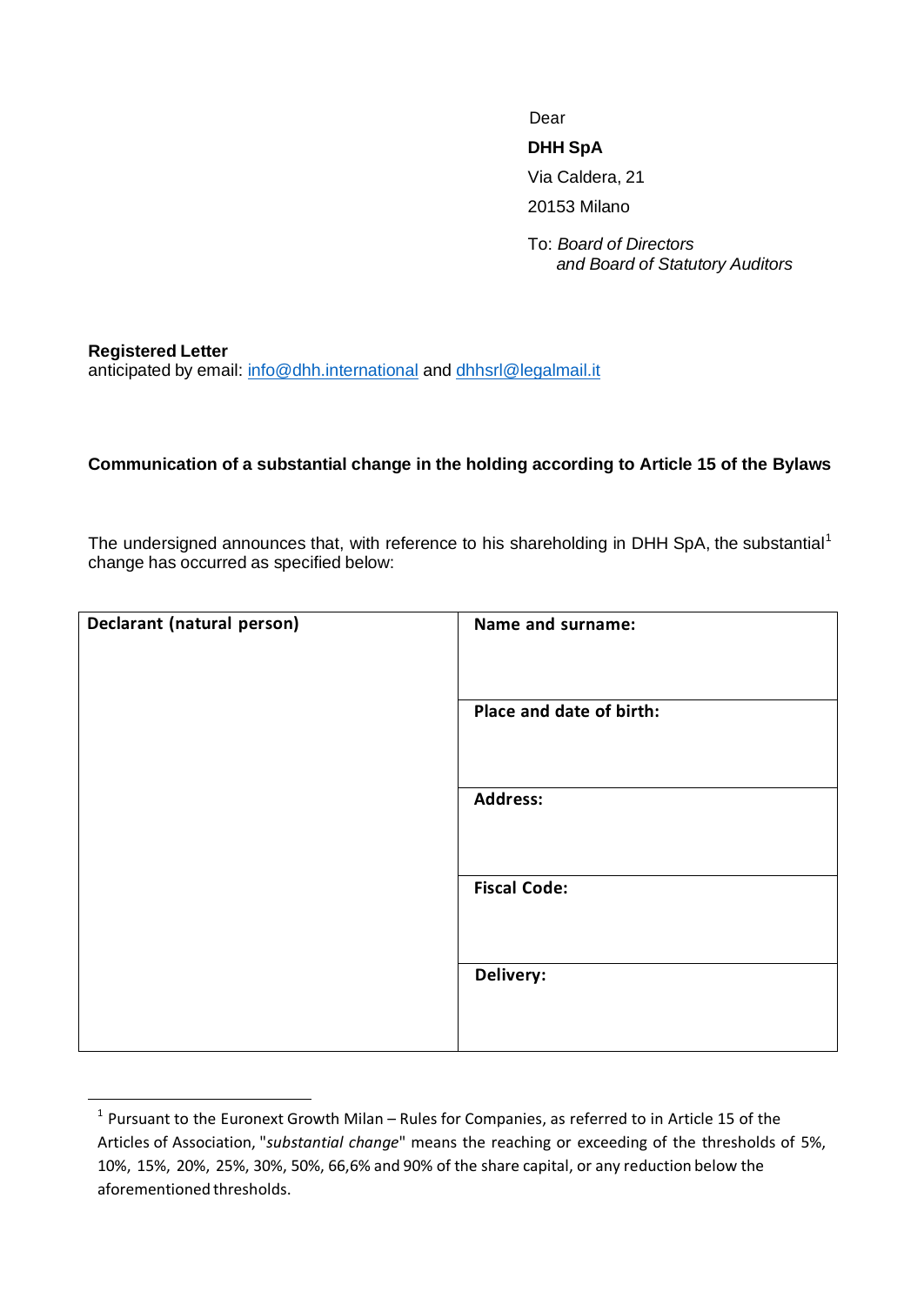| <b>Declarant (legal person)</b>              | Name:                      |
|----------------------------------------------|----------------------------|
|                                              |                            |
|                                              |                            |
|                                              | <b>Address:</b>            |
|                                              |                            |
|                                              |                            |
|                                              | Delivery:                  |
|                                              |                            |
|                                              |                            |
|                                              | Fiscal code/ VAT number    |
|                                              |                            |
|                                              |                            |
|                                              | <b>Registration CCIAA:</b> |
|                                              |                            |
|                                              |                            |
|                                              | Signatory:                 |
|                                              |                            |
|                                              | <b>Signatory title:</b>    |
|                                              |                            |
|                                              |                            |
| Date on which the substantial change in      |                            |
| participation took place                     |                            |
|                                              |                            |
| AIM Italia instrument category               |                            |
|                                              |                            |
|                                              |                            |
| Price per share to which the transaction was |                            |
| executed (Euro)                              |                            |
|                                              |                            |
| The total amount of the transaction (EUR)    |                            |
|                                              |                            |
|                                              |                            |
| Nature of the transaction                    | □ Purchase;                |
| (check the corresponding box)                | □ Sale;                    |
|                                              | □ Other.                   |